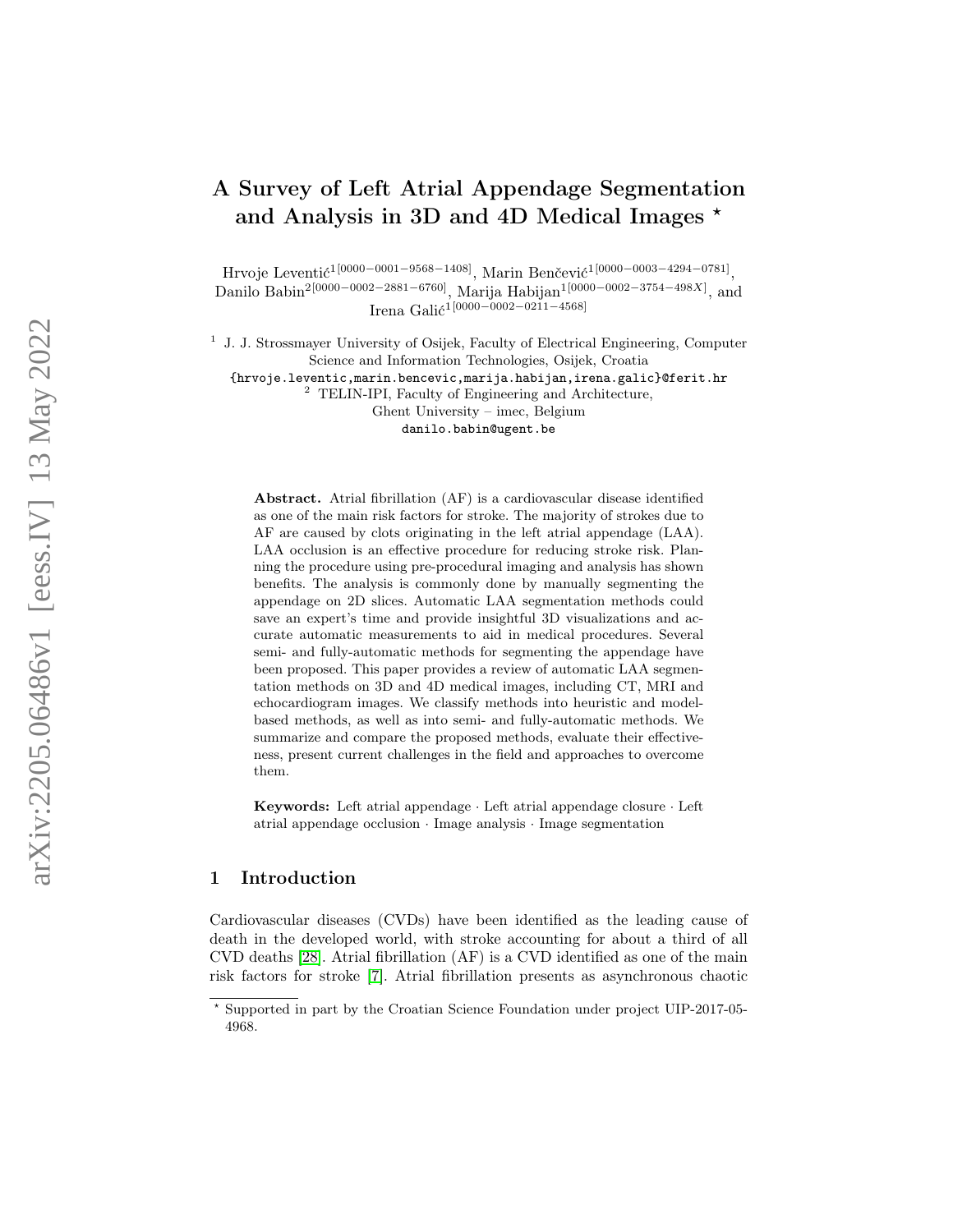contractions of the atria. The atrium fibrillates, i.e. contract outside the standard regular sinus rhythm of the heart. The blood pools in the atria, enabling the formation of a blood clot, which can cause a stroke if it becomes dislodged and enters the bloodstream. The majority of strokes due to AF are caused by clots originating in the left atrial appendage (LAA) [\[4\]](#page-9-1). While the prevention of stroke due to AF is commonly done with anticoagulation therapy (i.e. warfarin), patients often have contraindications to this type of therapy. Left atrial appendage occlusion (LAAO) is an alternative stroke prevention procedure which avoids most of the drawbacks of anticoagulation therapy. During the procedure, a device is percutaneously deployed into the neck of the LAA which prevents the blood flow to the appendage, and stops the blood clot from exiting the appendage and entering the circulatory system.

Multiple occluder devices are available on the market. Device choice is dependent on the patient's LAA anatomy, as it can vary significantly between patients. Wang et al. [\[27\]](#page-11-1) classify LAA morphology into four types: chicken-wing (48% of patients), cactus (30%), windsock (19%) and cauliflower ( $3\%$  – most often associated with embolic events). Choosing the correct device for the patient's anatomy requires accurate measurements of the heart and the appendage. The measurements can be obtained using medical imaging such as transesophageal echocardiography (TEE), standard fluoroscopy and computed tomography (CT).

While the procedure can be performed using standard fluoroscopy and TEE, using a pre-procedural CT imaging to plan the procedure and to guide the sizing of the device has shown benefits, including better prediction of the appropriate device size [\[22,](#page-11-2)[25\]](#page-11-3), and better determination of patient's suitability for the procedure [\[25\]](#page-11-3). Often, physicians perform the measurements directly in 2D slices of different multi-planar reconstruction (MPR) views. Accurate image processing methods for segmentation and analysis of the LAA can aid physicians in reducing the time to plan the occlusion procedure, by calculating the required measurements and visualizing the appendage using an accurate 3D model. Accurate LAA segmentation methods can also be used in a workflow for diagnosing atrial fibrillation [\[15\]](#page-10-0), or predicting if the patient is at an increased risk of thrombus formation [\[3\]](#page-9-2). It can also provide more accurate measurements of other clinically important parameters like LAA emptying velocity [\[3\]](#page-9-2).

The goal of this paper is to provide a review of the current state-of-the-art methods in LAA segmentation and analysis in 3D and 4D medical images. The paper is organized as follows. Section [2](#page-1-0) provides an overview of methods which focus on LAA segmentation from 3D and 4D medical images. Section [3](#page-7-0) provides an overview of methods which focus on predicting the risk of atrial fibrillation development or thrombus formation. A discussion about the current state of the research is given in Section [4.](#page-8-0) Finally, Section [5](#page-8-1) gives a conclusion.

## <span id="page-1-0"></span>2 LAA segmentation methods

This section covers the state-of-the-art methods for the segmentation of the left atrial appendage. Segmentation approaches presented in this section can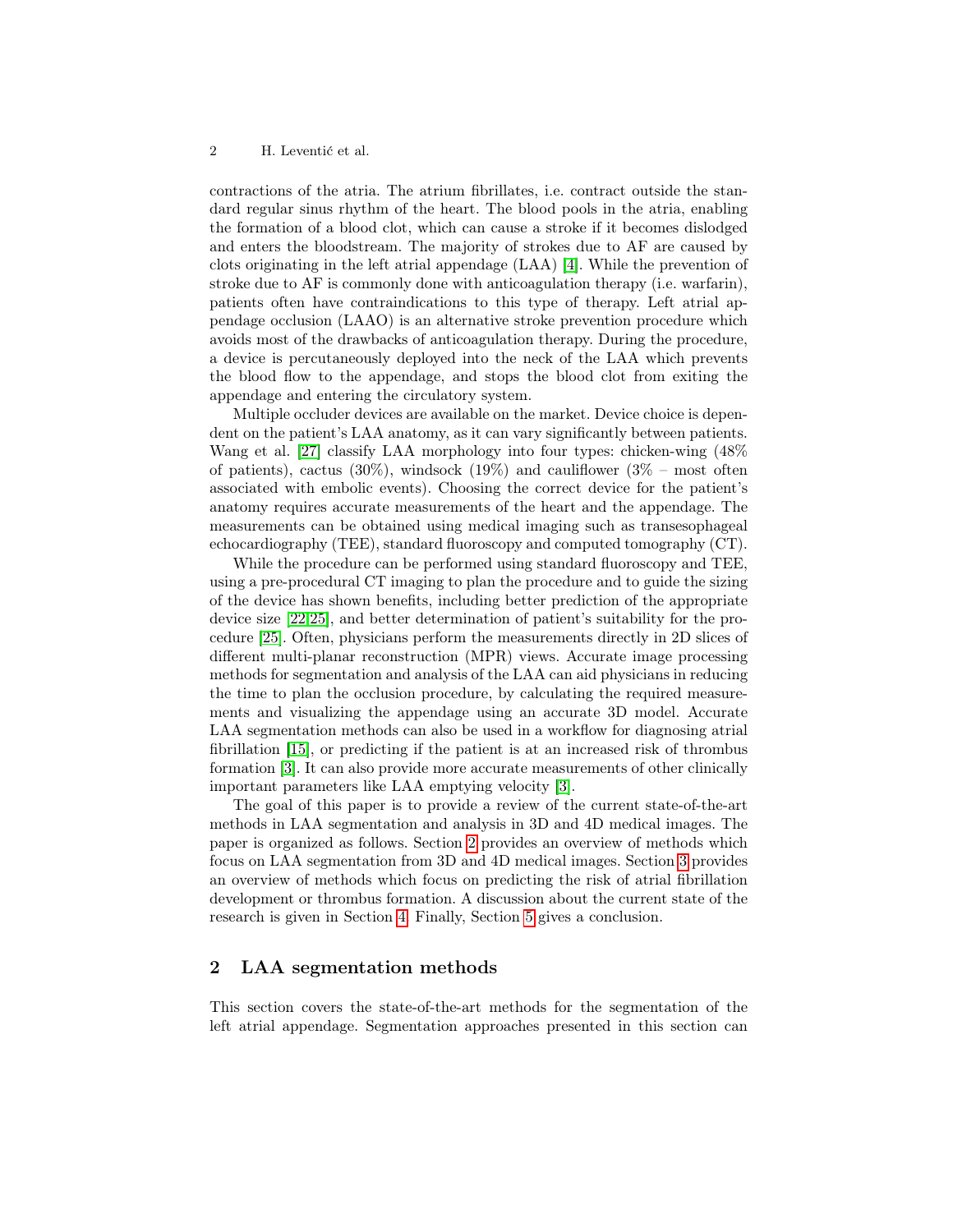be divided into two segments: heuristics-based methods (section [2.1\)](#page-2-0) and modelbased methods (section [2.2\)](#page-3-0). Presented approaches can also be divided according to the degree of user interaction required: into fully automatic methods and semi-automatic methods. LAA segmentation is still often performed manually as well, using guided region-growing-based segmentation methods [\[6\]](#page-9-3) and software such as 3D Slicer [\[10\]](#page-10-1). However, this paper is focused on approaches designed specifically for LAA segmentation.

#### <span id="page-2-0"></span>2.1 Heuristics-based segmentation methods

This section presents heuristics-based LAA segmentation methods. Most of the methods described in this section are based on a modification of region growing. Likewise, most of the methods are semi-automatic and require user interaction. Some methods require one or more user-selected seed points [\[24](#page-11-4)[,16\]](#page-10-2), thresholds [\[16\]](#page-10-2), or a user provided centerline through the LAA [\[18\]](#page-10-3).

Morais et al. [\[18\]](#page-10-3) proposed a centerline based LAA segmentation approach which works in 3D TEE images. The approach initializes a model from a manually created centerline, grows the model using fast contour growing and determines the segmentation from the refined model. The method is evaluated on 20 TEE datasets manually segmented by two observers. Metrics used to evaluate the method were: point-to-surface error (P2S), Dice similarity and 95th percentile Hausdorff distance. Obtained results were close to the inter- and intra-observer variability. Dice similarity score was around 82.5%. The method runtime is under 20 seconds with an Intel i7 CPU at 2.8 GHz.

Our own proposed semi-automatic LAA segmentation framework is presented in [\[16](#page-10-2)[,24\]](#page-11-4) and illustrated in Figure [1.](#page-3-1) The framework requires a single seed point (single click) inside the LAA. An input CT image is first thresholded using an adaptive thresholding method to produce a binary mask image. Radius image is calculated from the mask image using Euclidean distance transform (EDT) and used to extract a centerline connecting the seed point to the center of the left atrium. The method reconstructs an approximate LAA volume from the centerline by combining the largest maximum inscribed spheres of every point in the centerline. Then, a novel decreasing radii segmentation algorithm is used to refine the segmentation. Finally, the localization of the LAA orifice is performed by finding a plane delineating the LAA from the left atrium, thus proposing a location for the occluder placement. The method is invariant to the type and dimensions of the input image used for segmentation, as it can work with binary images created from any type of 3D image (CT, MRI, etc.), so long as it contains the LAA and at least a part of the left atrium. The method is validated against 17 CT datasets manually segmented by two medical experts. Dice similarity score is 91.54% and 87.93% (against the two expert segmentations) when using automatic threshold detection, or 92.52% and 91.53% when selecting the threshold value manually.

Moghadam A. et al. [\[1\]](#page-9-4) propose a semi-automatic method to segment the LAA device landing zone from echocardiogram images for the purpose of LAA occlusion procedures. Optimal 2D axial slices are selected by an expert for each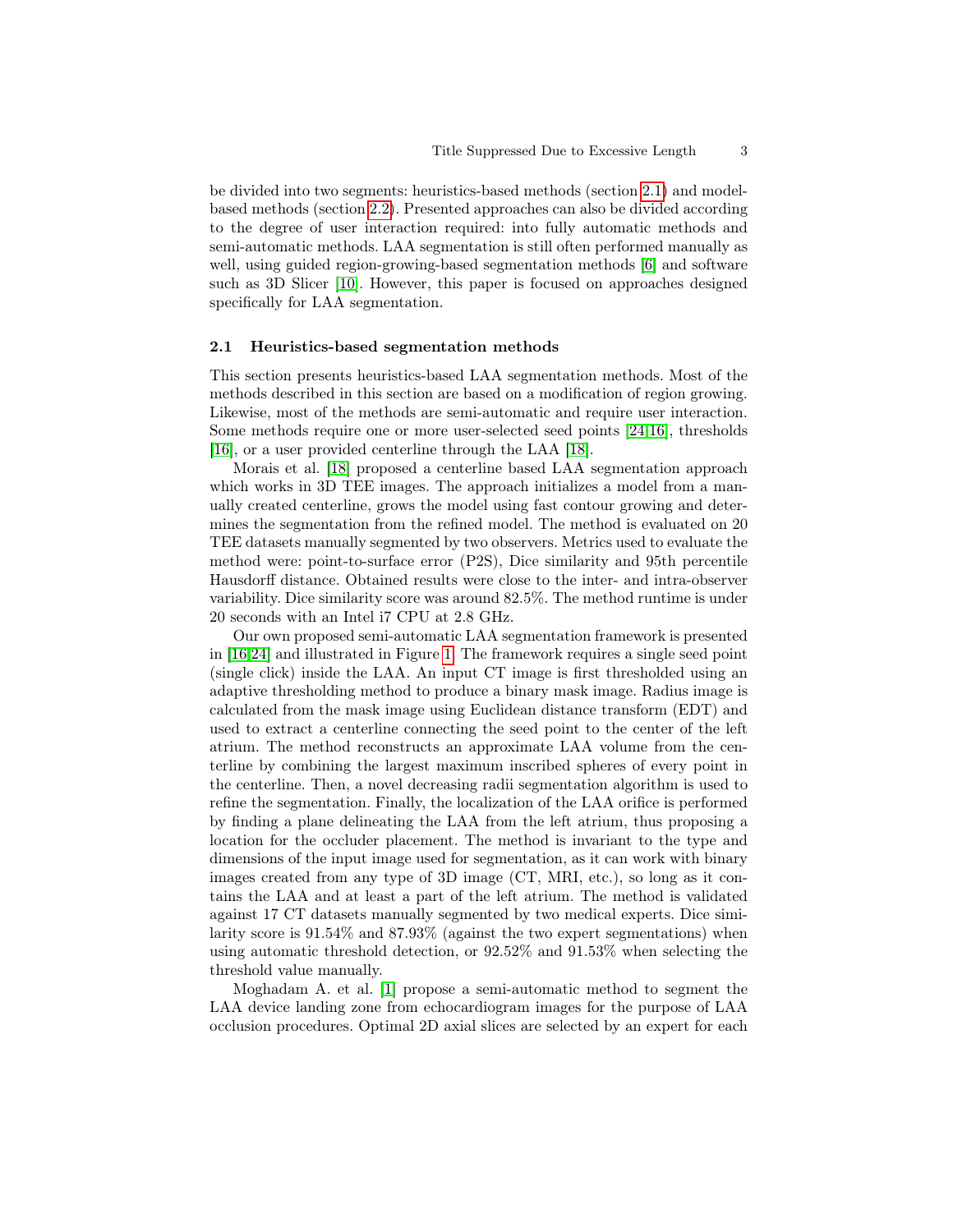

<span id="page-3-1"></span>

Fig. 1: The LAA segmentation framework flow diagram by Leventic et al. [\[16\]](#page-10-2).

echo dataset. LAA appears as an ellipsoidal dark region, which their algorithm aims to detect. Each slice is first shifted to the same region of interest. The slice is then smoothed using a Gaussian filter, gamma corrected and sharpened. The image is thresholded and binarized, producing an image with several black holes. 8-adjacent black pixels (pixels for which each neighboring pixel has the same value) represent the segmentation. The area, perimeter, dimensions and position of the segmented regions is used to refine the segmentation of the LAA landing zone. The authors report correct segmentation for 18 out of 22 (81.8%) echo datasets, the algorithm failed to obtain a segmentation for the remaining cases. The authors do not perform validation of the accuracy of the successful segmentations.

Jia et al. [\[11\]](#page-10-4) proposed an automatic LAA segmentation method for the purpose of computational fluid dynamics (CFD) simulation. The method automatically detects a seed point in the LA by detecting the ascending and descending aorta in an axial view and utilizing the fact that the LA is located between them. The segmentation is performed using a Bayesian inference region-growing method and the detected seed point. Several parameters in the method are determined either empirically, or from the knowledge of the heart anatomy. The runtime of the method is between 0.5-1 min and it achieves a Dice similarity score of 86.3%. However, the method is only validated on 5 ground truth images.

#### <span id="page-3-0"></span>2.2 Model-based segmentation methods

This section presents model-based LAA segmentation methods. These include machine and deep learning based approaches, as well as other methods that include learned models like atlas-based segmentation. Until recently, only a few fully automatic segmentation methods were published in the literature. However, the advancement deep neural networks for segmentation resulted in a several new fully automatic segmentation approaches being proposed.

Atlas-based segmentation utilizes atlases, images that are labeled maps of structures that need to be segmented [\[21\]](#page-11-5). Atlases are usually obtained via manual segmentation by an expert. Those atlases can then be used to segment new unseen images through a process called registration. Registration transforms and deforms an input image such that the structures on the image map onto the same structures of a target image. Mathematical scoring functions are used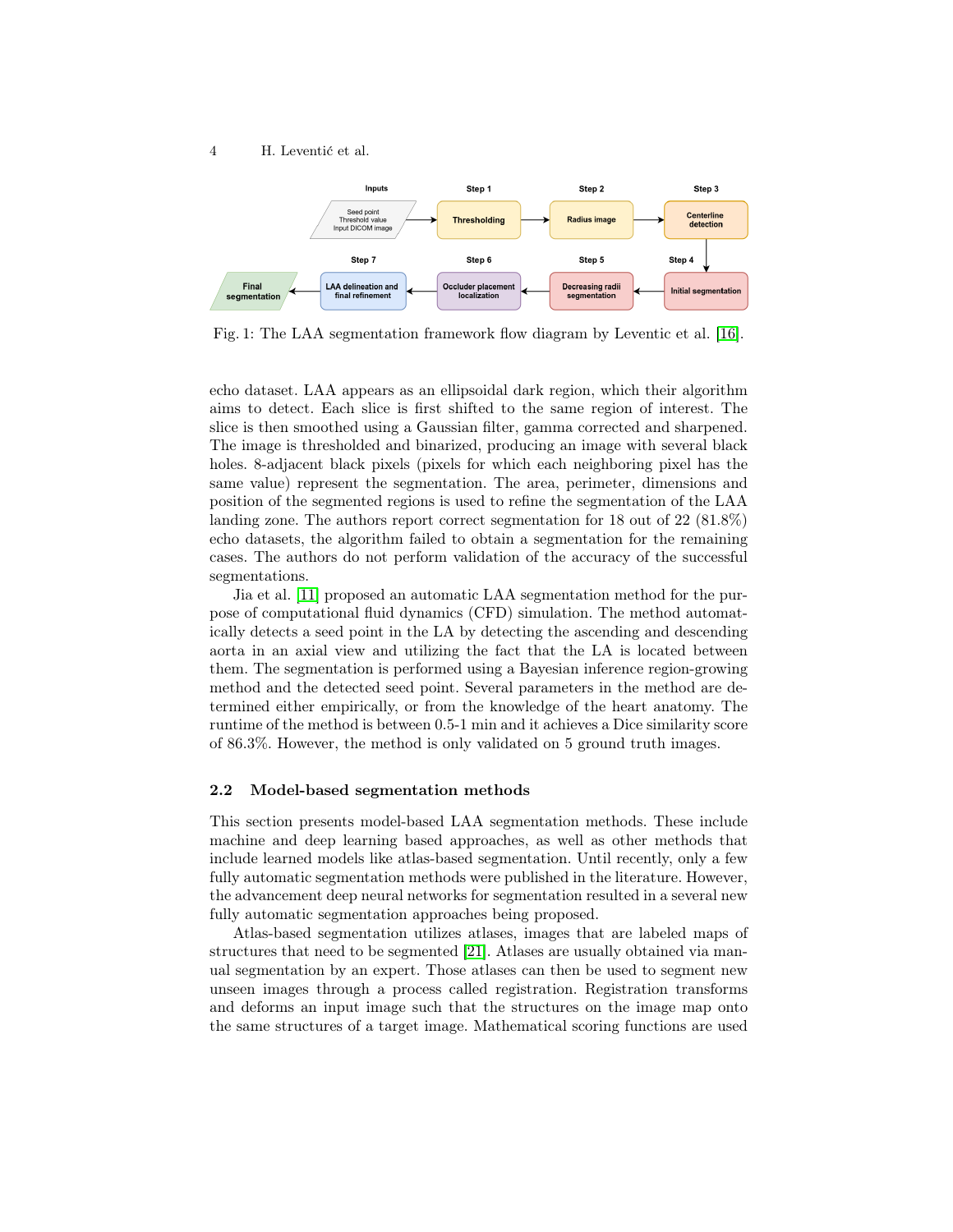to determine how well one image maps onto the other. In atlas-based segmentation, input images are registered to one or more atlas images. Once registered, the segmentation is performed by finding the corresponding atlas label on the registered image for each pixel of the input image. Atlas-based segmentation requires fewer annotated images than machine-learning-based methods [\[20,](#page-10-5)[29\]](#page-11-6).

Usually atlas-based segmentation is done by using multiple atlas images. The input image is registered onto each atlas separately, and the segmentation results are then fused using different mathematical criteria. This approach often suffers from a "diminishing distal part" problem: Segmentation is worse at the edges of an object than at the center.

Qiao et al. [\[20\]](#page-10-5) present a fully automatic method to segment the LA chamber, pulmonary veins and LAA from MRA (magnetic resonance angiography) images from the MICCAI'13 LASC challenge [\[23\]](#page-11-7). They use atlas-based segmentation which aims to reduce the diminishing distal part problem. They register all atlases to the image in a single step by formulating the registration as a group objective function optimization process. Their algorithm optimizes the variance between registrations of each atlas, thus jointly registering the input image to all atlases without losing accuracy at the edges of the segmented regions. The method runtime is around 9 minutes per scan. They use 10 MRA scans for training, and another 20 for testing. The reported Dice similarity score for LAA segmentation is 91%.

Another common model-based approach for image segmentation is machine learning. Machine learning for image segmentation is usually done by extracting a selection of features from images. These features often include pixel gray levels, pixel locations, image moments, information about a pixel's neighborhood, etc. A vector of image features is then fed into a learned classifier which classifies each pixel of the image into a class. The parameters of the classifier are learned automatically by giving the classifier input images for which the ground truth classification results is known. The output of the model can then be compared to the ground truth, and the parameters of the model are adjusted so that the model's output better matches the ground truth value. This procedure is repeated for a large amount of input images, so that the learned parameters generalize to new, unseen examples. The process of adjusting the model's parameters is called training.

Deep learning, a subset of machine learning, eliminates the need for preprogrammed feature extraction. Instead, the feature extraction itself is learned by the model during training. Deep-learning based image segmentation is commonly done using convolutional neural networks (CNNs). Convolutional neural networks have a layered structure where series of convolutions are performed on an input image. Kernels of the convolutions are learned during training. The convolution results are then combined using a learned statistical model that outputs a segmented image.

The first two fully automatic methods for LAA segmentation were proposed by Zheng et al. [\[29,](#page-11-6)[30\]](#page-11-8) and evaluated in the LASC challenge [\[23\]](#page-11-7). The methods are referred to as SIE-PMB and SIE-MRG respectivelly in the challenge. Zheng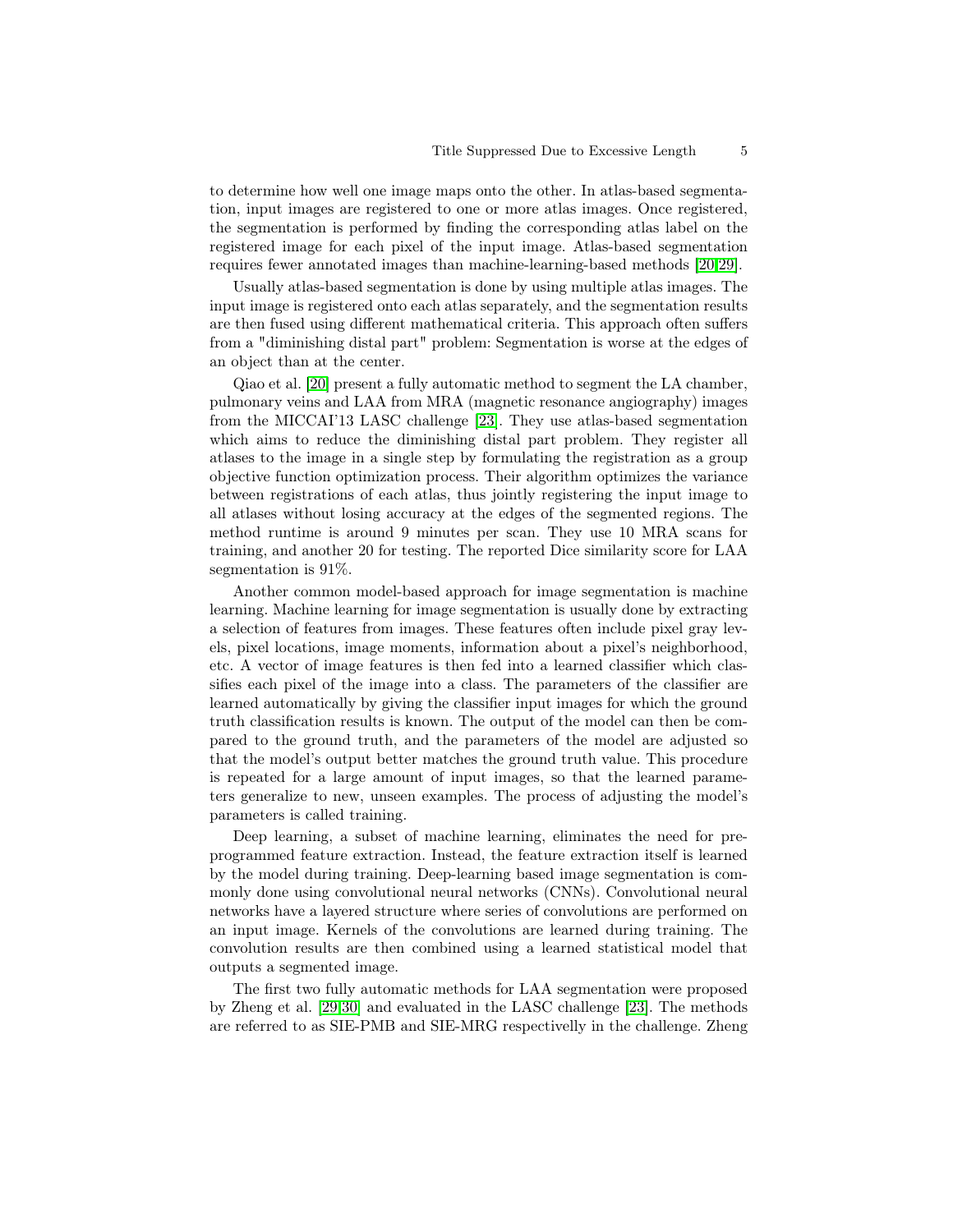<span id="page-5-0"></span>

Fig. 2: Flowchart of the LAA segmentation method proposed by Wang et al. [\[26\]](#page-11-9).

<span id="page-5-1"></span>

Fig. 3: Details of the network architecture proposed by Jin et al. [\[12\]](#page-10-6). The network combines abstract, high-level semantic features with low-level spatial information.

et al. (SIE-PMB) [\[29\]](#page-11-6) uses a multi-part based model fitting approach to automatically segment the left atrium, including the LAA and the pulmonary veins. Each of the six parts of the model is fitted individually using marginal space learning (MSL) and later merged into a consolidated mesh. This method was trained on an in-house CT dataset of 457 cardiac CT scans, one of the largest training datasets reported in the literature. Main limitation of the method is the size of the dataset required for training, while the main strength is the computational efficiency: the complete LA segmentation (including the LAA) in 3 seconds on a multi-core CPU. The second approach (SIE-MRG) [\[30\]](#page-11-8) uses a similar multi-part based approach. The difference is that segmentation refinement using region-growing based with adaptive thresholds is performed after model fitting, followed by graph-cuts-based removal of the leakage. The region-growingbased refinement allows better capturing of the varying morphology of the LAA, as well as the trabeculations inside the LAA.

A semi-automatic LAA segmentation method was proposed by Wang et al. [\[26\]](#page-11-9). The method segments the LAA from 3D cardiac CTA images using an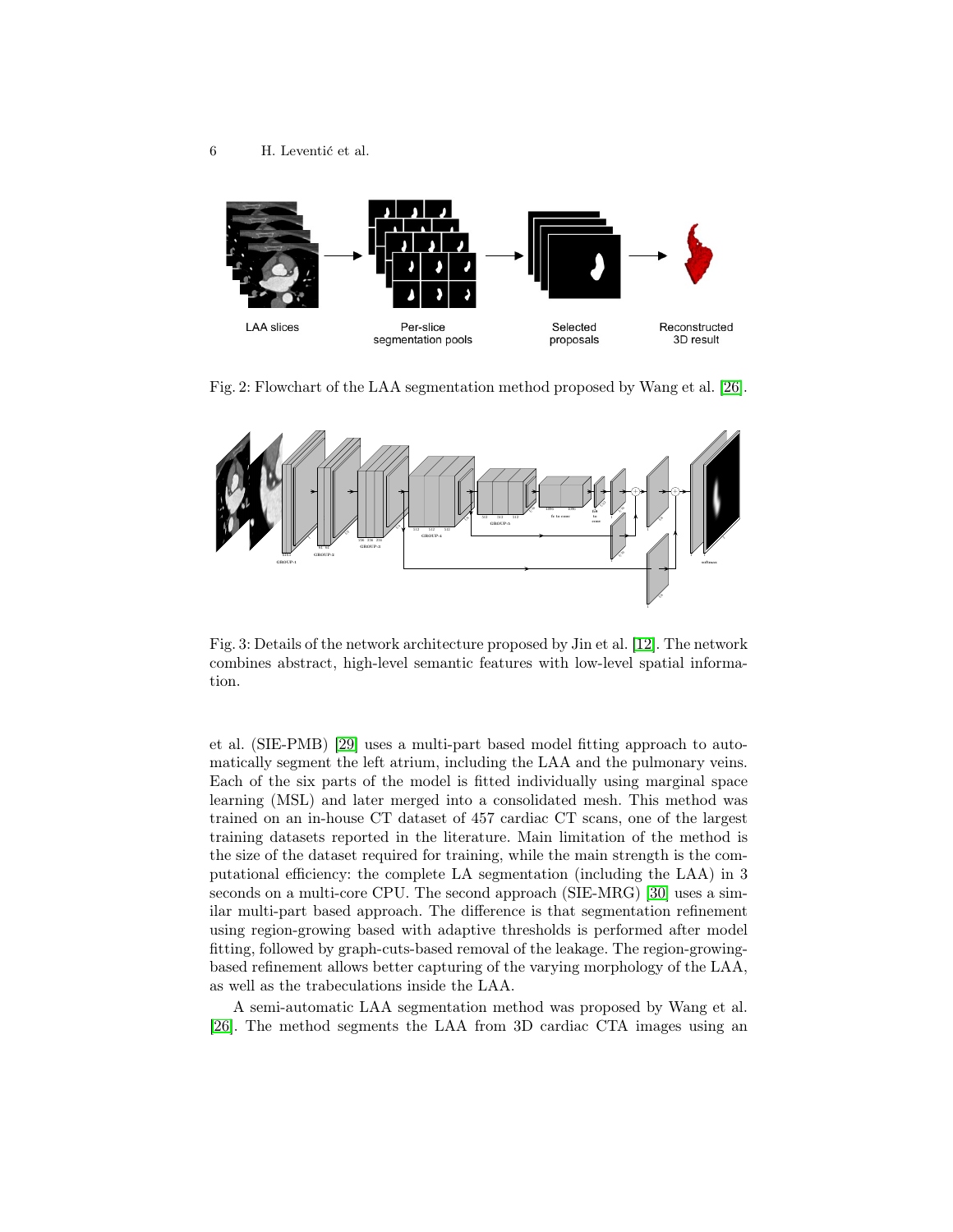approach based on ranking 2D segmentation proposals. The flowchart of the proposed method is shown in Figure [2.](#page-5-0) Initally, the method requires manual determination of the LAA bounding box. Next, the method processes all slices of the determined LAA volume and for each slice creates a pool of segmentation proposals. A trained random forest regressor picks the best segmentation proposal for each slice. Finally, best proposals are merged into a 3D volume using spatial continuity to correct possible segmentation errors. The method was evaluated on 60 CTA datasets and achieved a Dice score of 95.12%. The method takes about 3.5 minutes on a 4 CPU system (4 Intel Core i7 CPUs at 4.0GHz) to perform the segmentation.

Jin et al. [\[14\]](#page-10-7) proposed a method for LAA neck modelling to aid in occlusion procedure planning. The method segments the LAA using [\[26\]](#page-11-9), automatically detects the LAA ostium, and calculates the neck dimensions. Ostium is detected as a smooth closed boundary of the highest surface curvature located in the transitional region between the LA and the appendage. Finally, the method models the tension of the LAA surface after the closure procedure. The method is evaluated on 100 CT datasets and 3 pig hearts, with the post-procedural follow-up of 67 patients indicating the 97.01% success rate of occluder device implantation (only two failed implantation cases).

Jin et al. also proposed an LAA segmentation method [\[12\]](#page-10-6) based on fully convolutional neural networks and conditional random fields. The method is an improvement of [\[26\]](#page-11-9) and uses a similar approach: LAA is segmented in each 2D slice of the manually provided bounding box. Slices are pre-processed and converted to 3-channel RGB pseudo color images to enhance the resolution of local features. Pseudo color images are input to the CNN (architecture in Figure [3\)](#page-5-1) which outputs 2D probability maps of the regions containing the appendage. The final segmentation step merges the 2D probability maps using 3D conditional random fields into a final 3D volume. Training and evaluation is performed on 150 CCTA datasets using five-fold cross-validation. Achieved Dice overlap with the ground truth is 94.76%. The runtime on a single LAA volume is around 35 seconds on a Tesla K80 GPU.

Grasland-Mongrain et al. [\[8\]](#page-9-5) propose an adaptation of active shape models (ASM) [\[5\]](#page-9-6) for LAA segmentation. The heart is localized and segmented with shape-constrained deformable models (ASM-based approach from [\[5\]](#page-9-6)). The model-based approach segments the heart chambers and determines the position of the appendage. The localized appendage (the part of the mesh denoting LA-LAA interface) is inflated in order to obtain the segmentation, using the minimization of the internal and external energy. The external energy pushes the mesh towards the appendage edges, while the internal energy preserves a regular triangle distribution during the inflation. The method has been evaluated on images from 17 patients. The inflation of the mesh has problems reaching the tip of the appendage, as well as undersegmenting the appendage. The method is also sensitive to the selection of parameters for the segmentation.

Al et al. [\[2\]](#page-9-7) proposed an automatic LAA segmentation method using actorcritic reinforcement learning. First, actor-critic agents localize LAA and LSVP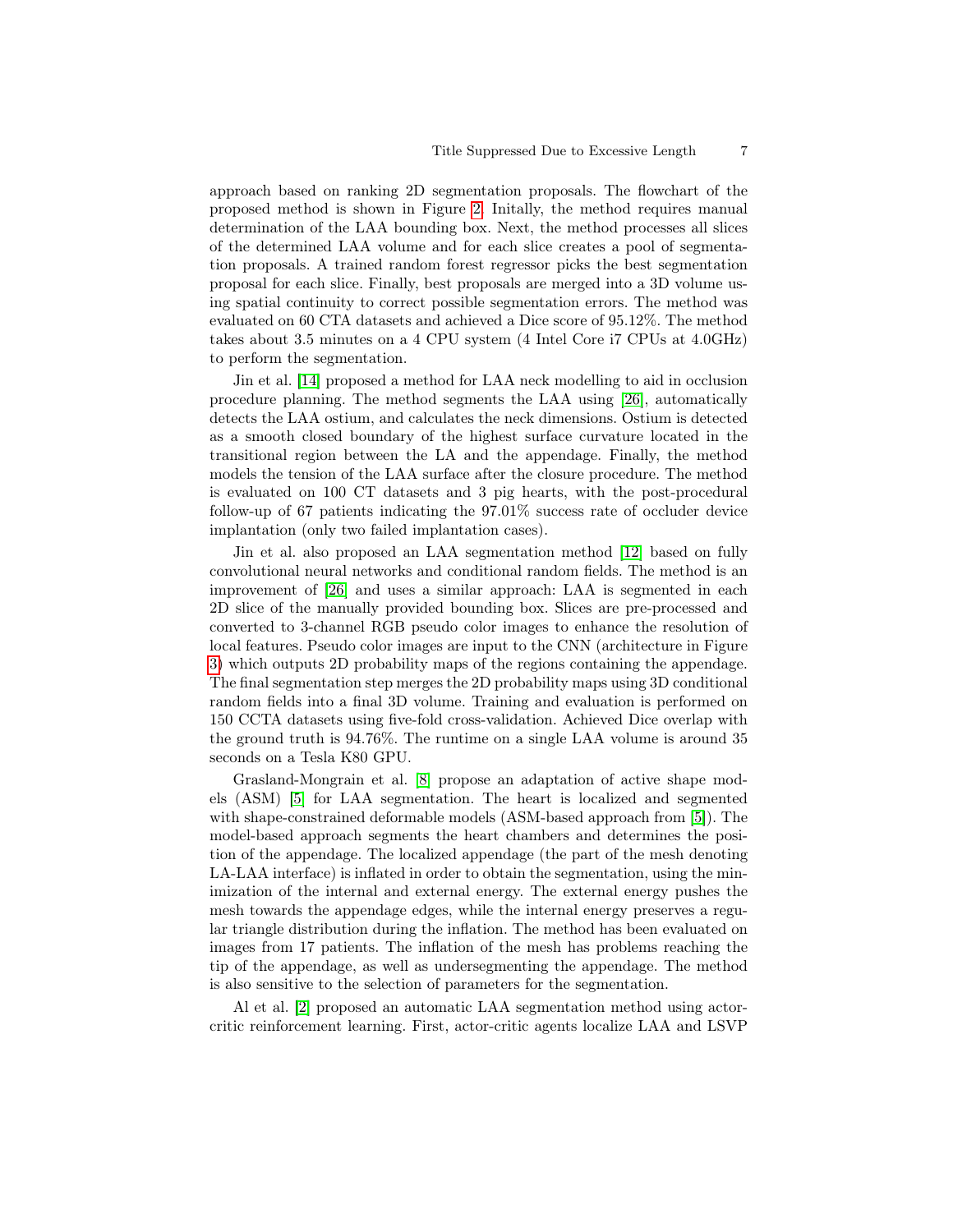8 H. Leventić et al.

seed points. Seed expansion following surface trend using EDT provides a starting segmentation and creates a volume-of-interest (VOI). Finally, the method classifies each voxel in VOI into LAA class and LSVP class, depending on which seed is closer. The method is evaluated on 28 annotated volumes and achieves 93.64% Dice similarity score, with the runtime of around 8 seconds per dataset.

## <span id="page-7-0"></span>3 4D LAA analysis methods and CFD

4D LAA analysis methods Jin et al. proposed two 4D-based LAA analysis methods [\[13,](#page-10-8)[15\]](#page-10-0). The method in [\[13\]](#page-10-8) performs the segmentation of 4D CT LAA images to assist AF diagnosis. A 3D model of each time instance of the sequence is built using their graph-cuts based segmentation approach [\[26\]](#page-11-9). The method assists in AF diagnosis by: (1) calculating the volume of 3D models in different phases of the cardiac cycle; (2) generating the "volume-phase" curve (showing the change of LAA volume throughout the cycle); and (3) obtaining important dynamic LAA metrics. Finally, multivariate logistic regression analysis of the obtained metrics calculates the risk of thrombus formation, while the SVM-based model predicts the AF diagnosis.

The method in [\[15\]](#page-10-0) detects the substances inside the LAA from 4D CT images using spatio-temporal motion analysis. The method extracts the optical flow field for all adjacent phases in a cardiac cycle. The cardiac cycle of 20 phases results in 19 optical flow fields. The method generates the motion trajectory of the key voxels throughout the cycle using nearest neighbour interpolation. Hierarchical clustering tree finds the corresponding classification for every trajectory track. Changes in classifications between the tracks correspond to the division of substances in the appendage. Finally, time-frequency analysis of the trajectories enables the detection of different substances inside the appendage, including the thrombi in different states of formation.

LAA analysis using CFD Computational fluid dynamics (CFD) can be used for LAA analysis by calculating important hemodynamic parameters such as LAA emptying velocity and visualizing the flow of blood through the LAA. Bosi et al. [\[3\]](#page-9-2) estimated blood residence time in the LAA in four typical LAA morphologies using virtual contrast agent washing out, while imposing both healthy and AF conditions. While TEE can be used to measure blood flow velocity in the LAA, it can only provide average information on the velocity values. CFD approaches can visualize the regions where blood pools in the LAA for longer than a single cardiac cycle. They had to manually segment the LA and the LAA to perform the CFD simulations.

Other works [\[19](#page-10-9)[,17\]](#page-10-10) also proposed a computational approach for personalized blood flow analysis from patient's CT images. However, they also perform manual segmentation of the LAA and heart chambers. Similar work was proposed by Grigoriadis et al. [\[9\]](#page-9-8). They used CFD to simulate LAA blood flow for 3 patients, using semi-automatically segmented CT images. Their simulations showed that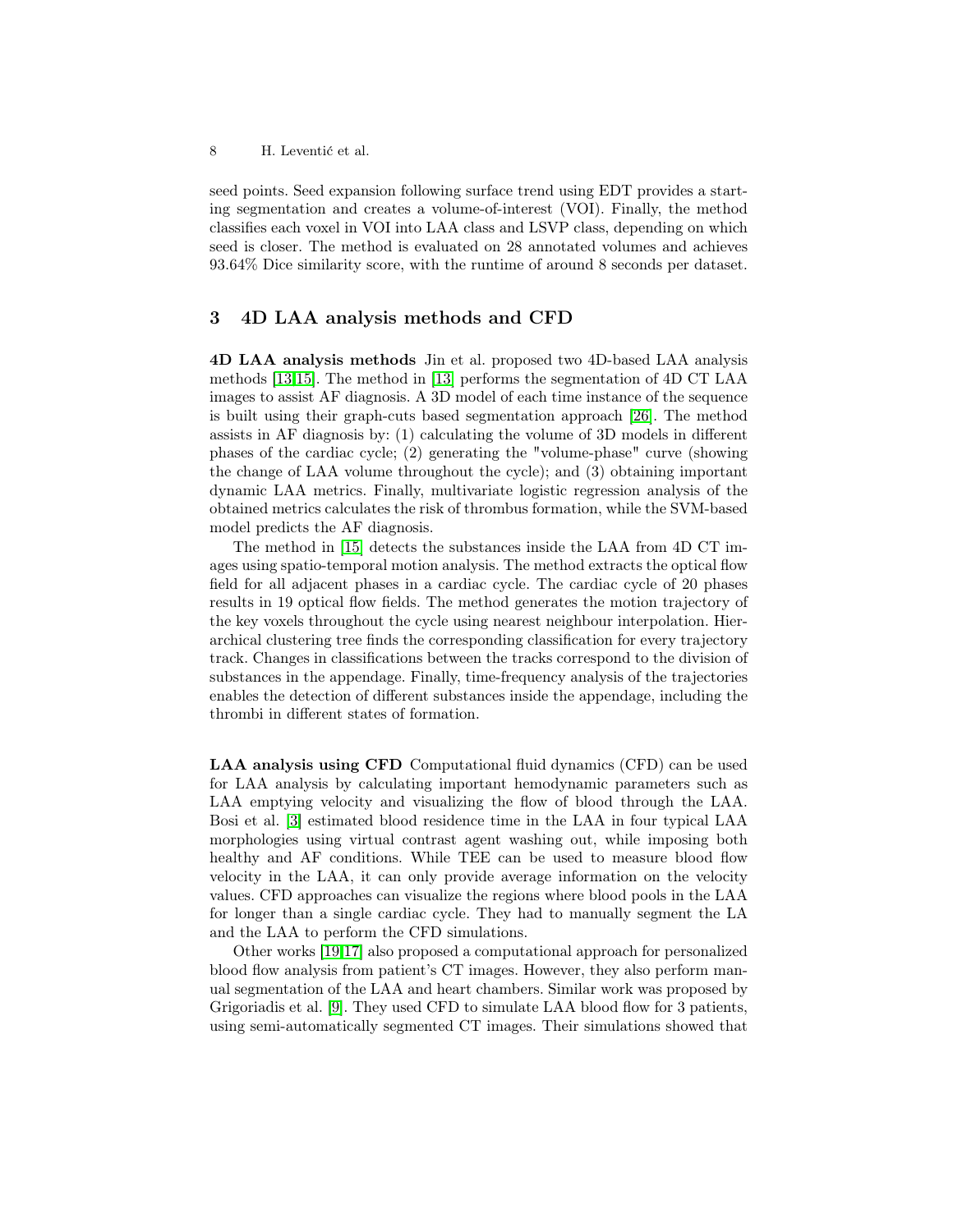blood velocity and wall shear stress of the LAA are decreased along the LAA, thus making the tip of the LAA more prone to fluid stagnation.

Jia et al. [\[11\]](#page-10-4) proposed a simulation framework which, using patient specific CT images, evaluates the clinical impact of the LAA, as well as the efficacy of the LAA closure. The framework implements an automatic LAA segmentation method, described in [2.1.](#page-2-0) They perform the simulations in both pre- and postclosure images and the framework successfuly predicts patient-specific outcome of LAA closure. However, the CFD analysis is only performed for one patient.

## <span id="page-8-0"></span>4 Discussion

We have divided the presented methods into two general categories: heuristicsbased methods and model-based methods. Presented methods could also be categorized by the amount of user interaction required for successful segmentation. Until recently there were only a few fully automatic methods in the literature. Lately, a number of fully automatic methods has been published. Two main advantages of automatic methods are: reducing the subjectivity of the segmentation and saving the expert's time. However, the advantage of semi-automatic methods is in providing the expert the control over the segmentation process and the ability to correct the segmentation if errors occur, while still reducing the time required to perform the segmentation.

With the advancements in the computing power, blood flow simulations using computational fluid dynamics show great potential for personalized medicine. Some of the potential uses of CDF simulations are non-invasive prediction of the risk of thrombus formation, AF diagnosis, prediction of the success of the occlusion procedure, etc. However, the availability of fast and accurate segmentation algorithms could greatly advance the proliferation of the CDF simulation use in everyday clinical practice.

Nonetheless, comparing different segmentation approaches is quite challenging. To the best of our knowledge, there are no public LAA segmentation datasets available. Almost all presented approaches use in-house datasets. Datasets often contain low number of images and ground truth segmentations are created by inhouse medical experts. However, several papers [\[16,](#page-10-2)[18\]](#page-10-3) have shown non-negligible subjectivity between the ground truth segmentations from different medical experts. The approaches that quantify and highlight this subjectivity are mostly heuristics-based, since these approaches do not require definite ground truth segmentations for training. Approaches based on machine- and deep-learning require a single correctly labeled ground truth for every image in the dataset. Thus, such approaches use a consensus of multiple medical experts in creating the ground truth labels [\[12](#page-10-6)[,26\]](#page-11-9).

## <span id="page-8-1"></span>5 Conclusion

This paper presents a review of the state-of-the-art methods for LAA segmentation and analysis. We categorized the methods according to training type and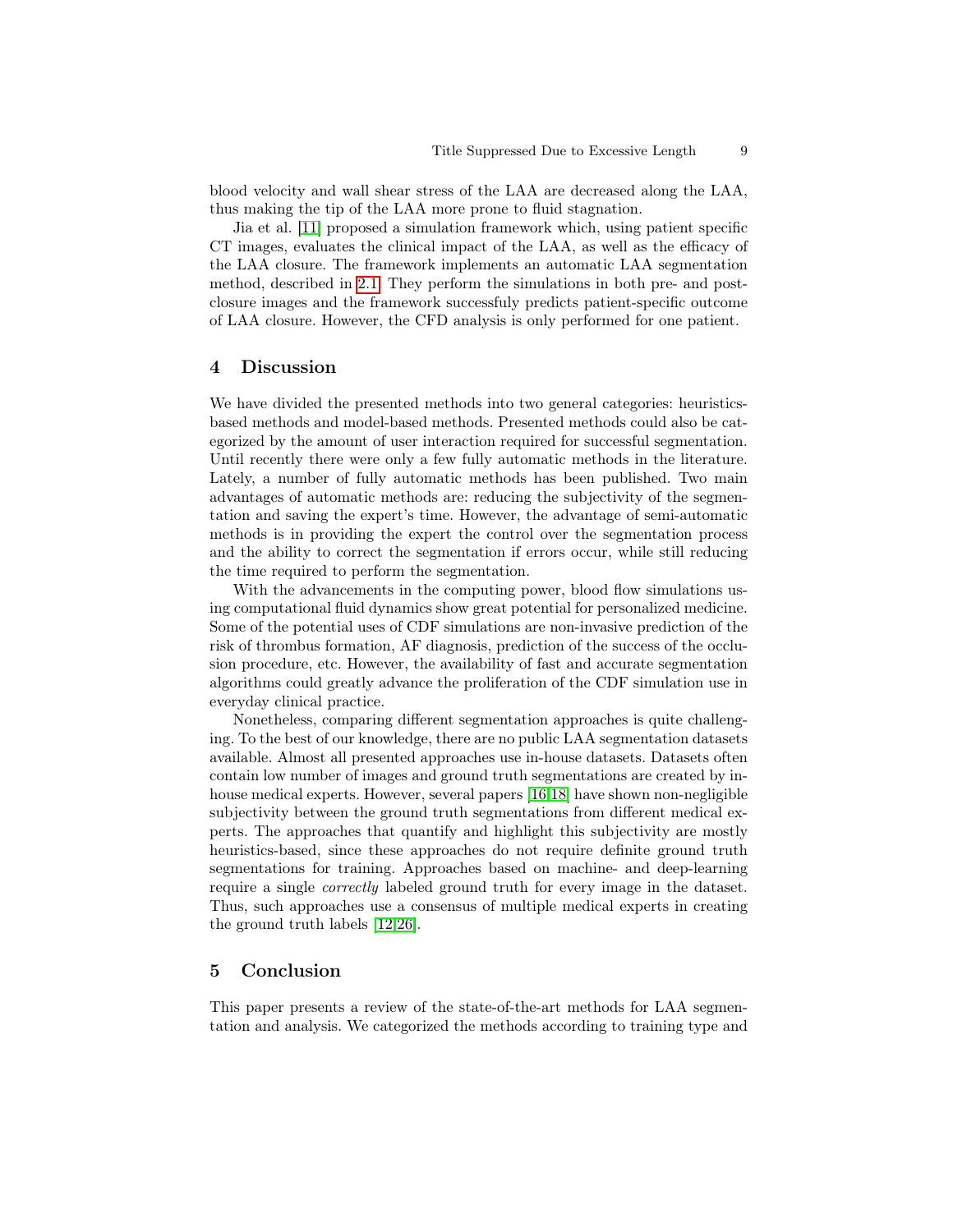10 H. Leventić et al.

required user interaction, presented the methods and discussed their strengths and limitations. Our analysis demonstrated that the last few years have shown great advancement in the area of LAA segmentation and analysis. However, there is still room for improvement. Solving the problem of accurate and fast LAA segmentation could increase the level of care provided to AF and CVD patients, through advancing other uses such as CFD blood flow simulations.

# References

- <span id="page-9-4"></span>1. A, P.M.: A semi-automated algorithm for segmentation of the left atrial appendage landing zone: Application in left atrial appendage occlusion procedures. Journal of Biomedical Physics and Engineering  $10(2)$  (Apr 2020). [https://doi.org/](https://doi.org/10.31661/jbpe.v0i0.1912-1019) [10.31661/jbpe.v0i0.1912-1019](https://doi.org/10.31661/jbpe.v0i0.1912-1019), [https://doi.org/10.31661/jbpe.v0i0.1912-](https://doi.org/10.31661/jbpe.v0i0.1912-1019) [1019](https://doi.org/10.31661/jbpe.v0i0.1912-1019)
- <span id="page-9-7"></span>2. Al, W.A., Yun, I.D.: Actor-Critic Reinforcement Learning for Automatic Left Atrial Appendage Segmentation. In: 2018 IEEE International Conference on Bioinformatics and Biomedicine (BIBM). pp. 609–612 (Dec 2018). [https://doi.org/](https://doi.org/10.1109/BIBM.2018.8621575) [10.1109/BIBM.2018.8621575](https://doi.org/10.1109/BIBM.2018.8621575)
- <span id="page-9-2"></span>3. Bosi, G.M., Cook, A., Rai, R., Menezes, L.J., Schievano, S., Torii, R., Burriesci, G.: Computational Fluid Dynamic Analysis of the Left Atrial Appendage to Predict Thrombosis Risk. Front Cardiovasc Med 5 (Apr 2018). [https://doi.org/10.](https://doi.org/10.3389/fcvm.2018.00034) [3389/fcvm.2018.00034](https://doi.org/10.3389/fcvm.2018.00034)
- <span id="page-9-1"></span>4. Cabrera, J.A., Saremi, F., Sánchez-Quintana, D.: Left atrial appendage: Anatomy and imaging landmarks pertinent to percutaneous transcatheter occlusion. Heart 100(20), 1636–1650 (Oct 2014). [https://doi.org/10.1136/heartjnl-](https://doi.org/10.1136/heartjnl-2013-304464)[2013-304464](https://doi.org/10.1136/heartjnl-2013-304464)
- <span id="page-9-6"></span>5. Ecabert, O., Peters, J., Schramm, H., Lorenz, C., Von Berg, J., Walker, M.J., Vembar, M., Olszewski, M.E., Subramanyan, K., Lavi, G., et al.: Automatic model-based segmentation of the heart in CT images. Med. Imaging IEEE Trans. On  $27(9)$ ,  $1189-1201$   $(2008)$ ,  $http://ieexplore.ieee.org/xpls/abs_all.jsp?$ [arnumber=4505365](http://ieeexplore.ieee.org/xpls/abs_all.jsp?arnumber=4505365)
- <span id="page-9-3"></span>6. García-Isla, G., Olivares, A.L., Silva, E., Nuñez-Garcia, M., Butakoff, C., Sanchez-Quintana, D., Morales, H.G., Freixa, X., Noailly, J., Potter, T.D., Camara, O.: Sensitivity analysis of geometrical parameters to study haemodynamics and thrombus formation in the left atrial appendage. Int. J. Numer. Methods Biomed. Eng. 34(8), e3100 (2018). <https://doi.org/10.1002/cnm.3100>
- <span id="page-9-0"></span>7. Goldman, M.E., Pearce, L.A., Hart, R.G., Zabalgoitia, M., Asinger, R.W., Safford, R., Halperin, J.L., Investigators, S.P.i.A.F., et al.: Pathophysiologic correlates of thromboembolism in nonvalvular atrial fibrillation: I. Reduced flow velocity in the left atrial appendage (The Stroke Prevention in Atrial Fibrillation [SPAF-III] study). J. Am. Soc. Echocardiogr. 12(12), 1080–1087 (1999), [http://www.](http://www.sciencedirect.com/science/article/pii/S0894731799701057) [sciencedirect.com/science/article/pii/S0894731799701057](http://www.sciencedirect.com/science/article/pii/S0894731799701057)
- <span id="page-9-5"></span>8. Grasland-Mongrain, P., Peters, J., Ecabert, O.: Combination of shape-constrained and inflation deformable models with application to the segmentation of the left atrial appendage. In: Biomedical Imaging: From Nano to Macro, 2010 IEEE International Symposium On. pp. 428–431. IEEE (2010), [http://ieeexplore.ieee.](http://ieeexplore.ieee.org/abstract/document/5490319/) [org/abstract/document/5490319/](http://ieeexplore.ieee.org/abstract/document/5490319/)
- <span id="page-9-8"></span>9. Grigoriadis, G.I., Sakellarios, A.I., Naka, K., Kosmidou, I., Ellis, C., Michalis, L.K., Fotiadis, D.I.: Computational Fluid Dynamics of Blood Flow at the Left Atrium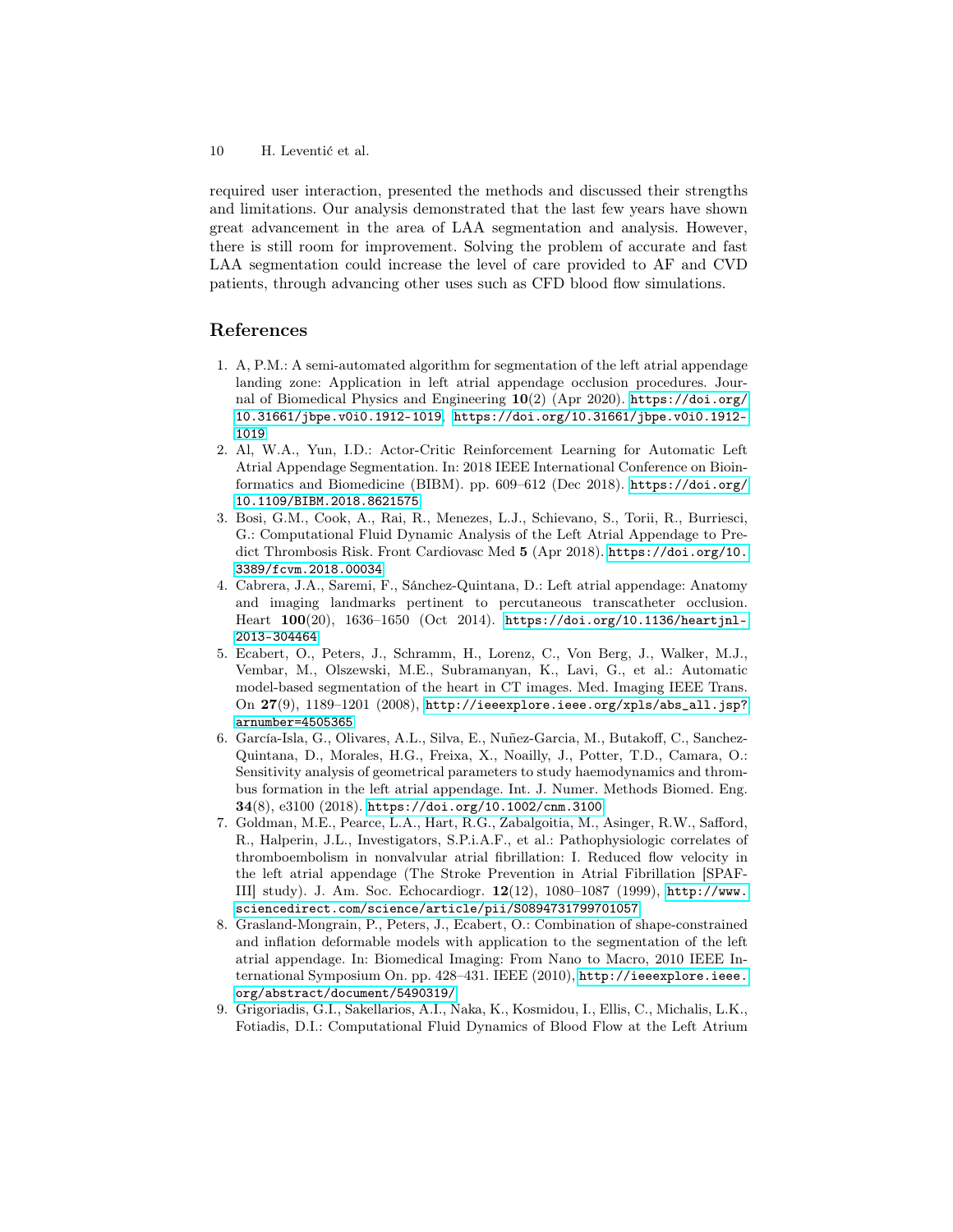and Left Atrium Appendage. In: Henriques, J., Neves, N., de Carvalho, P. (eds.) XV Mediterranean Conference on Medical and Biological Engineering and Computing – MEDICON 2019. pp. 938–946. IFMBE Proceedings, Springer International Publishing, Cham (2020). [https://doi.org/10.1007/978-3-030-31635-8\\_114](https://doi.org/10.1007/978-3-030-31635-8_114)

- <span id="page-10-1"></span>10. Hecko, J., Jiravsky, O., Chovancik, J., Hudec, M., Sramko, M., Sknouril, L.: Data for 3D left atrial printing acquired using open source and free software, with the aim to determine the proper size of left atrial appendage occlured. European Heart Journal 41(ehaa946.0665) (Nov 2020). [https://doi.org/10.1093/ehjci/](https://doi.org/10.1093/ehjci/ehaa946.0665) [ehaa946.0665](https://doi.org/10.1093/ehjci/ehaa946.0665)
- <span id="page-10-4"></span>11. Jia, D., Jeon, B., Park, H.B., Chang, H.J., Zhang, L.T.: Image-Based Flow Simulations of Pre- and Post-left Atrial Appendage Closure in the Left Atrium. Cardiovasc Eng Tech 10(2), 225–241 (Jun 2019). [https://doi.org/10.1007/s13239-](https://doi.org/10.1007/s13239-019-00412-7) [019-00412-7](https://doi.org/10.1007/s13239-019-00412-7)
- <span id="page-10-6"></span>12. Jin, C., Feng, J., Wang, L., Liu, J., Yu, H., Lu, J., Zhou, J.: Left Atrial Appendage Segmentation Using Fully Convolutional Neural Networks and Modified Threedimensional Conditional Random Fields. IEEE J. Biomed. Health Inform. PP(99), 1–1 (2018). <https://doi.org/10.1109/JBHI.2018.2794552>
- <span id="page-10-8"></span>13. Jin, C., Feng, J., Wang, L., Yu, H., Liu, J., Lu, J., Zhou, J.: Left atrial appendage segmentation and quantitative assisted diagnosis of atrial fibrillation based on fusion of temporal-spatial information. Comput. Biol. Med. 96, 52–68 (May 2018). <https://doi.org/10.1016/j.compbiomed.2018.03.002>
- <span id="page-10-7"></span>14. Jin, C., Yu, H., Feng, J., Wang, L., Lu, J., Zhou, J.: Left Atrial Appendage Neck Modeling for Closure Surgery. In: Statistical Atlases and Computational Models of the Heart. ACDC and MMWHS Challenges. pp. 32–41. Lecture Notes in Computer Science, Springer, Cham (Sep 2017). [https://doi.org/10.1007/978-](https://doi.org/10.1007/978-3-319-75541-0_4) [3-319-75541-0\\_4](https://doi.org/10.1007/978-3-319-75541-0_4)
- <span id="page-10-0"></span>15. Jin, C., Yu, H., Feng, J., Wang, L., Lu, J., Zhou, J.: Detection of Substances in the Left Atrial Appendage by Spatiotemporal Motion Analysis Based on 4D-CT. In: Pop, M., Sermesant, M., Jodoin, P.M., Lalande, A., Zhuang, X., Yang, G., Young, A., Bernard, O. (eds.) Statistical Atlases and Computational Models of the Heart. ACDC and MMWHS Challenges. pp. 42–50. Lecture Notes in Computer Science, Springer International Publishing (2018)
- <span id="page-10-2"></span>16. Leventić, H., Babin, D., Velicki, L., Devos, D., Galić, I., Zlokolica, V., Romić, K., Pižurica, A.: Left atrial appendage segmentation from 3D CCTA images for occluder placement procedure. Computers in Biology and Medicine 104, 163–174 (Jan 2019). <https://doi.org/10.1016/j.compbiomed.2018.11.006>
- <span id="page-10-10"></span>17. Markl, M., Lee, D.C., Furiasse, N., Carr, M., Foucar, C., Ng, J., Carr, J., Goldberger, J.J.: Left Atrial and Left Atrial Appendage 4D Blood Flow Dynamics in Atrial Fibrillation. Circ Cardiovasc Imaging 9(9), e004984 (Sep 2016). <https://doi.org/10.1161/CIRCIMAGING.116.004984>
- <span id="page-10-3"></span>18. Morais, P., Queirós, S., Meester, P.D., Budts, W., Vilaça, J.L., Tavares, J.M.R.S., D'hooge, J.: Fast Segmentation of the Left Atrial Appendage in 3D Transesophageal Echocardiographic Images. IEEE Trans. Ultrason. Ferroelectr. Freq. Control pp. 1–1 (2018). <https://doi.org/10.1109/TUFFC.2018.2872816>
- <span id="page-10-9"></span>19. Otani, T., Al-Issa, A., Pourmorteza, A., McVeigh, E.R., Wada, S., Ashikaga, H.: A Computational Framework for Personalized Blood Flow Analysis in the Human Left Atrium. Ann Biomed Eng 44(11), 3284–3294 (Nov 2016). [https://doi.org/](https://doi.org/10.1007/s10439-016-1590-x) [10.1007/s10439-016-1590-x](https://doi.org/10.1007/s10439-016-1590-x)
- <span id="page-10-5"></span>20. Qiao, M., Wang, Y., Berendsen, F.F., van der Geest, R.J., Tao, Q.: Fully automated segmentation of the left atrium, pulmonary veins, and left atrial ap-